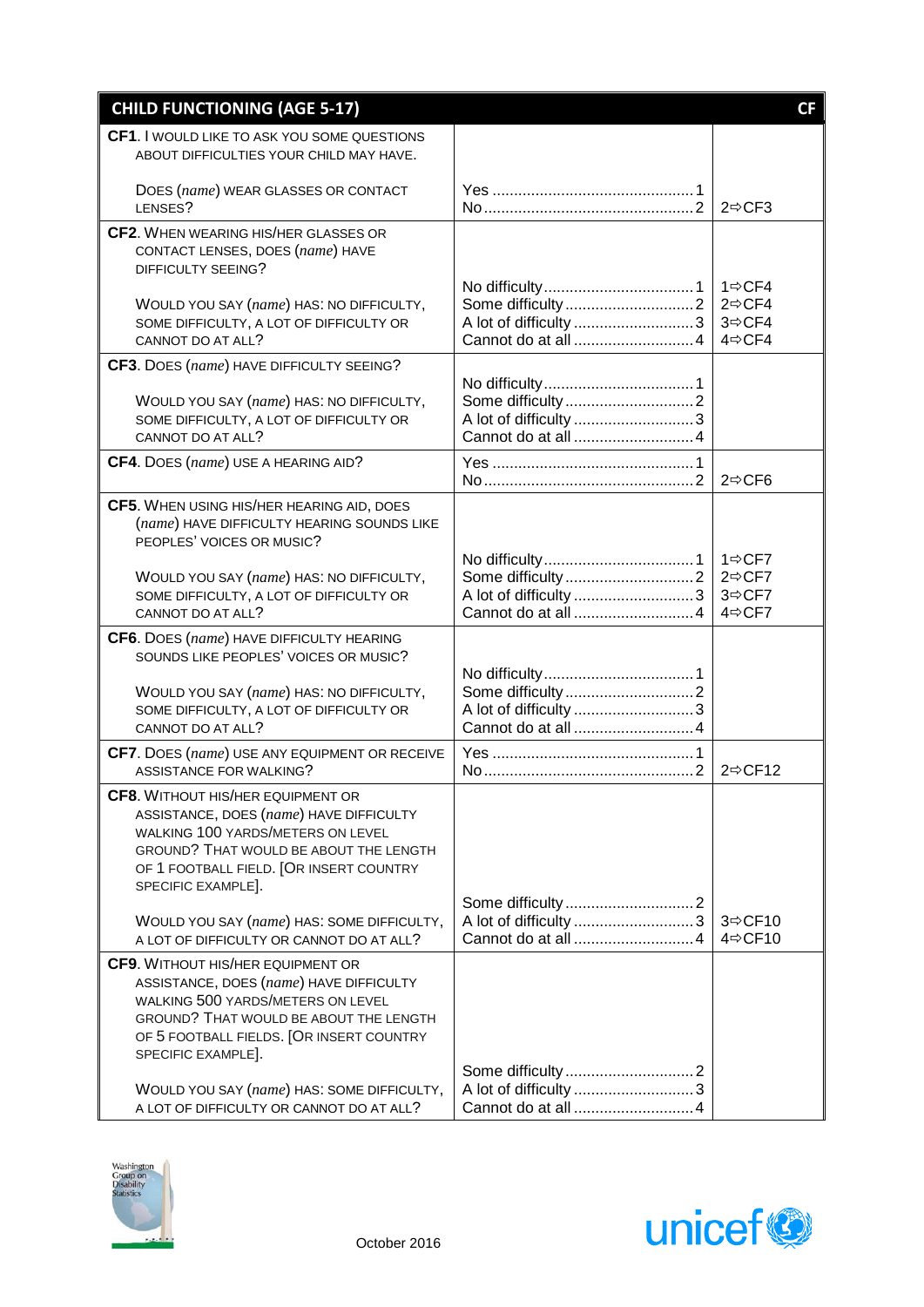| CF10. WITH HIS/HER EQUIPMENT OR ASSISTANCE,<br>DOES (name) HAVE DIFFICULTY WALKING 100<br>YARDS/METERS ON LEVEL GROUND? THAT<br>WOULD BE ABOUT THE LENGTH OF 1 FOOTBALL<br>FIELD. [OR INSERT COUNTRY SPECIFIC<br>EXAMPLE].    |                       |                                                                   |
|-------------------------------------------------------------------------------------------------------------------------------------------------------------------------------------------------------------------------------|-----------------------|-------------------------------------------------------------------|
| WOULD YOU SAY (name) HAS: NO DIFFICULTY,<br>SOME DIFFICULTY, A LOT OF DIFFICULTY OR<br>CANNOT DO AT ALL?                                                                                                                      | A lot of difficulty 3 | $3 \Rightarrow C F14$<br>4⇔CF14                                   |
| CF11. WITH HIS/HER EQUIPMENT OR ASSISTANCE,<br>DOES (name) HAVE DIFFICULTY WALKING 500<br>YARDS/METERS ON LEVEL GROUND? THAT<br>WOULD BE ABOUT THE LENGTH OF 5 FOOTBALL<br>FIELDS. [OR INSERT COUNTRY SPECIFIC<br>EXAMPLE].   |                       |                                                                   |
| WOULD YOU SAY (name) HAS: NO DIFFICULTY,<br>SOME DIFFICULTY, A LOT OF DIFFICULTY OR<br>CANNOT DO AT ALL?                                                                                                                      |                       | 1 $\Rightarrow$ CF14<br>$2 \Rightarrow C F14$<br>3⇔CF14<br>4⇔CF14 |
| CF12. COMPARED WITH CHILDREN OF THE SAME<br>AGE, DOES (name) HAVE DIFFICULTY WALKING<br>100 YARDS/METERS ON LEVEL GROUND? THAT<br>WOULD BE ABOUT THE LENGTH OF 1 FOOTBALL<br>FIELD. [OR INSERT COUNTRY SPECIFIC<br>EXAMPLE].  |                       |                                                                   |
| WOULD YOU SAY (name) HAS: NO DIFFICULTY,<br>SOME DIFFICULTY, A LOT OF DIFFICULTY OR<br>CANNOT DO AT ALL?                                                                                                                      | A lot of difficulty 3 | 3⇔CF14<br>4 $\Leftrightarrow$ CF14                                |
| CF13. COMPARED WITH CHILDREN OF THE SAME<br>AGE, DOES (name) HAVE DIFFICULTY WALKING<br>500 YARDS/METERS ON LEVEL GROUND? THAT<br>WOULD BE ABOUT THE LENGTH OF 5 FOOTBALL<br>FIELDS. [OR INSERT COUNTRY SPECIFIC<br>EXAMPLE]. |                       |                                                                   |
| WOULD YOU SAY (name) HAS: NO DIFFICULTY,<br>SOME DIFFICULTY, A LOT OF DIFFICULTY OR<br>CANNOT DO AT ALL?                                                                                                                      |                       |                                                                   |
| CF14. DOES (name) HAVE DIFFICULTY WITH SELF-<br>CARE SUCH AS FEEDING OR DRESSING<br>HIM/HERSELF?                                                                                                                              |                       |                                                                   |
| WOULD YOU SAY (name) HAS: NO DIFFICULTY,<br>SOME DIFFICULTY, A LOT OF DIFFICULTY OR<br>CANNOT DO AT ALL?                                                                                                                      | A lot of difficulty 3 |                                                                   |
| CF15. WHEN (name) SPEAKS, DOES HE/SHE HAVE<br>DIFFICULTY BEING UNDERSTOOD BY PEOPLE<br>INSIDE OF THIS HOUSEHOLD?<br>WOULD YOU SAY (name) HAS: NO DIFFICULTY,                                                                  |                       |                                                                   |
| SOME DIFFICULTY, A LOT OF DIFFICULTY OR<br>CANNOT DO AT ALL?                                                                                                                                                                  |                       |                                                                   |



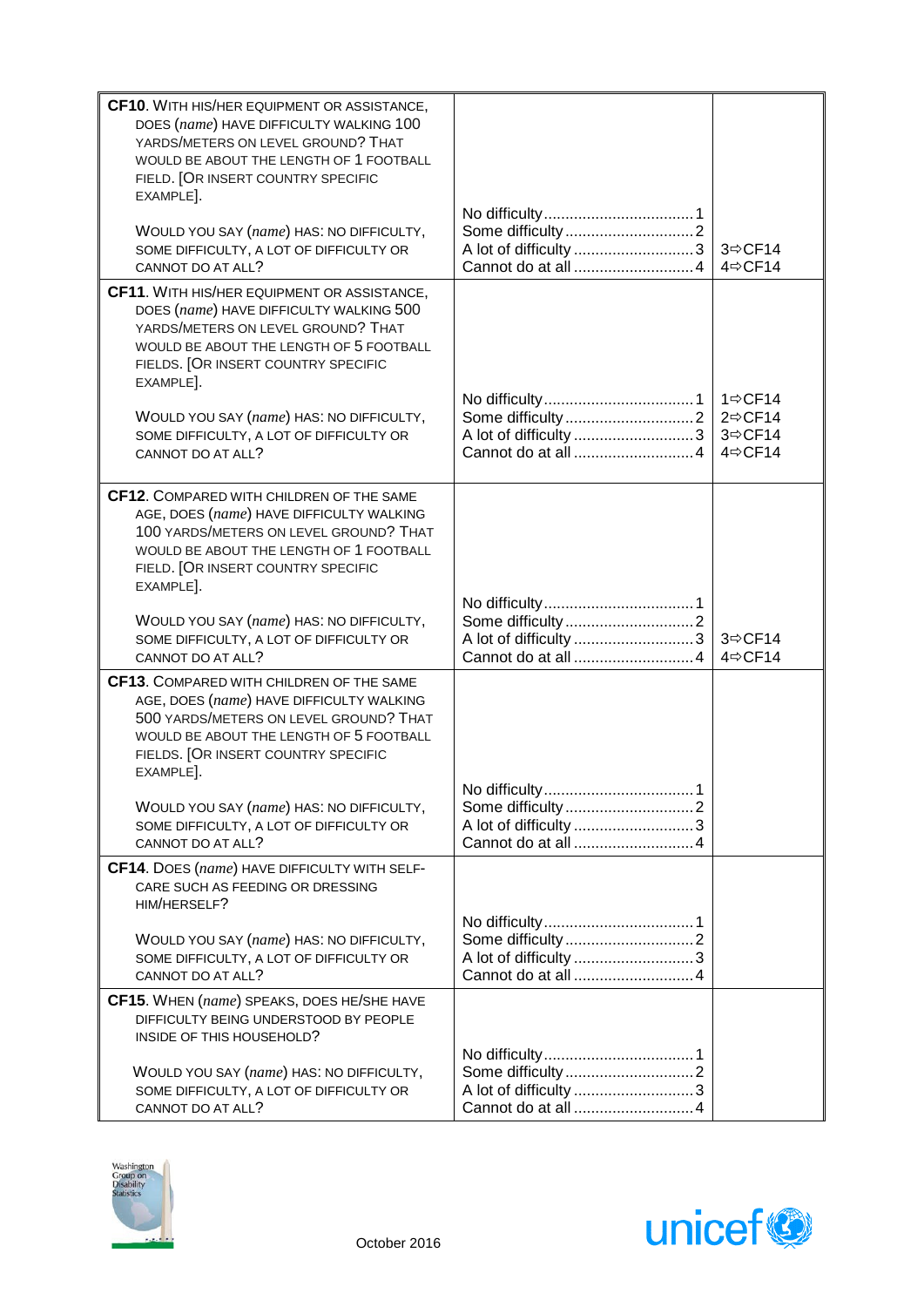| CF16. WHEN (name) SPEAKS, DOES HE/SHE HAVE<br>DIFFICULTY BEING UNDERSTOOD BY PEOPLE<br>OUTSIDE OF THIS HOUSEHOLD?<br>WOULD YOU SAY (name) HAS: NO DIFFICULTY,<br>SOME DIFFICULTY, A LOT OF DIFFICULTY OR<br>CANNOT DO AT ALL? |                       |  |
|-------------------------------------------------------------------------------------------------------------------------------------------------------------------------------------------------------------------------------|-----------------------|--|
| <b>CF17.</b> COMPARED WITH CHILDREN OF THE SAME<br>AGE, DOES (name) HAVE DIFFICULTY LEARNING<br>THINGS?<br>WOULD YOU SAY (name) HAS: NO DIFFICULTY,                                                                           |                       |  |
| SOME DIFFICULTY, A LOT OF DIFFICULTY OR<br>CANNOT DO AT ALL?                                                                                                                                                                  | A lot of difficulty 3 |  |
| CF18. COMPARED WITH CHILDREN OF THE SAME<br>AGE, DOES (name) HAVE DIFFICULTY<br><b>REMEMBERING THINGS?</b><br>WOULD YOU SAY (name) HAS: NO DIFFICULTY,<br>SOME DIFFICULTY, A LOT OF DIFFICULTY OR<br>CANNOT DO AT ALL?        |                       |  |
| <b>CF19.</b> DOES (name) HAVE DIFFICULTY<br>CONCENTRATING ON AN ACTIVITY THAT HE/SHE<br><b>ENJOYS DOING?</b><br>WOULD YOU SAY (name) HAS: NO DIFFICULTY,<br>SOME DIFFICULTY, A LOT OF DIFFICULTY OR<br>CANNOT DO AT ALL?      |                       |  |
| CF20. DOES (name) HAVE DIFFICULTY ACCEPTING<br>CHANGES IN HIS/HER ROUTINE?<br>WOULD YOU SAY (name) HAS: NO DIFFICULTY,<br>SOME DIFFICULTY, A LOT OF DIFFICULTY OR                                                             |                       |  |
| CANNOT DO AT ALL?<br>CF21. COMPARED WITH CHILDREN OF THE SAME                                                                                                                                                                 |                       |  |
| AGE, DOES (name) HAVE DIFFICULTY<br>CONTROLLING HIS/HER BEHAVIOUR?<br>WOULD YOU SAY (name) HAS: NO DIFFICULTY,<br>SOME DIFFICULTY, A LOT OF DIFFICULTY OR                                                                     | A lot of difficulty 3 |  |
| CANNOT DO AT ALL?<br><b>CF22.</b> DOES (name) HAVE DIFFICULTY MAKING<br>FRIENDS?                                                                                                                                              |                       |  |
| WOULD YOU SAY (name) HAS: NO DIFFICULTY,<br>SOME DIFFICULTY, A LOT OF DIFFICULTY OR<br>CANNOT DO AT ALL?                                                                                                                      |                       |  |
| <b>CF23.</b> HOW OFTEN DOES (name) SEEM VERY<br>ANXIOUS, NERVOUS OR WORRIED?                                                                                                                                                  |                       |  |
| WOULD YOU SAY: DAILY, WEEKLY, MONTHLY, A<br>FEW TIMES A YEAR OR NEVER?                                                                                                                                                        | A few times a year4   |  |
| <b>CF24.</b> HOW OFTEN DOES (name) SEEM VERY SAD OR<br>DEPRESSED?                                                                                                                                                             |                       |  |